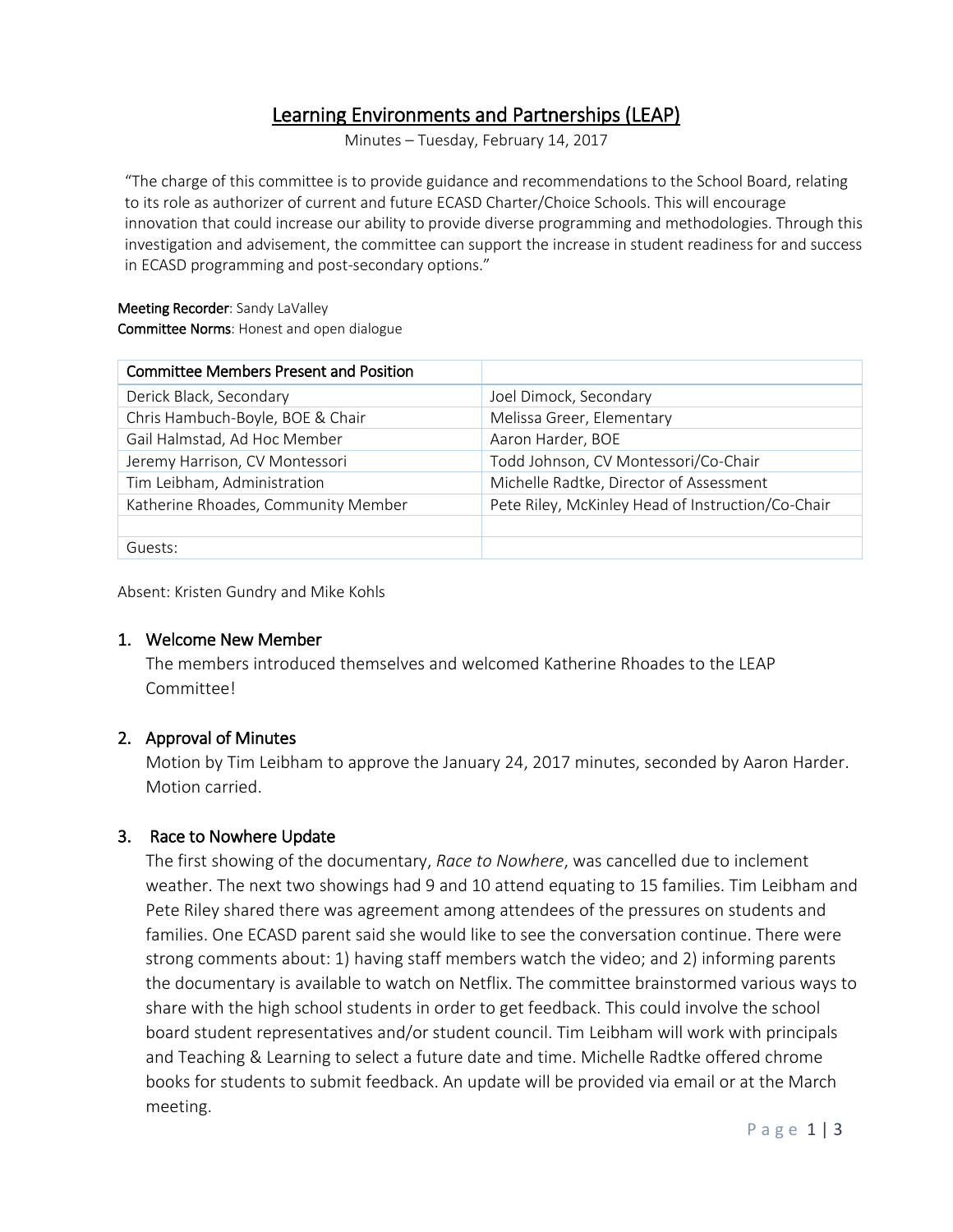# 4. Complimentary Relationship

# Program visibility & Every Teacher a Leader initiative (DPI)

# a. Role of Principal/Administration and Budget

The committee reviewed the role of the Northstar principal and the Arctic Zone (AZ). Since the Arctic Zone is part of the school, it would make sense the AZ budget be part of the Northstar program. Tim Leibham will meet with the Executive Director of Business soon to discuss LEAP and IZ budgets. The IZ at Memorial High School, Documentary Theatre, will be a separate budget for now. Memorial is asking for an additional .1 FTE.

# b. Every Teacher a Leader Initiative (DPI)

A summit called "Every Teacher a Leader" will invite Wisconsin educators to gather in discussion around the importance of teacher leadership and elevating the collective voice of our educators. This is endorsed by DPI and will be held in Green Bay April 28-29, 2017. Tim Leibham shared the model video "Teach to Lead." He recently met with Amy Traynor who shared the concept of teachers submitting a proposal/application to a panel like the LEAP Committee and if approved, teaching lessons or projects separate from the conventional program. This is very similar to what the LEAP Committee is doing.

At a CESA 10 workshop on February 10, Mike Haynes, CESA 10 Administrator, asked about combining forces and approaching DPI to establish a partnership. "Every Teacher a Leader" initiative could be an effort to broaden the application or implementation. The committee discussed what that might look like, and if DPI could potentially fund this effort, perhaps providing professional development in our district or CESA 10 instead of travelling to Green Bay. Tim submitted an application, and if approved, will attend the summit in April with Amy Traynor. Once approved the summit is free, with the school district covering sub, lodging and transportation.

# 5. ARCTIC Zone Update – Enrollment and Future Expansion

Going forward for 2017-18 there will be another section of incoming  $6<sup>th</sup>$  grade students. The same lottery protocol was used as the CV Montessori Charter School. If it continues at the same rate, 1/3 of the school will be part of the Arctic Zone for 2018-19 school year. This proves the demand as there is a waiting list. Enrollment is currently limited only to Northstar students. Tim Leibham has been meeting with the principal and two teachers regularly. Parents have reported their student is enjoying the experience. Data is being collected and a survey is planned for the spring.

# 6. Establishing LEAP Committee Rules – Workgroup

Possible Sub Groups: Marketing, Facilitating and Guide Team. Tim Leibham, Chris Hambuch-Boyle, Todd Johnson and Pete Riley will assist with looking at policy and committee rules.